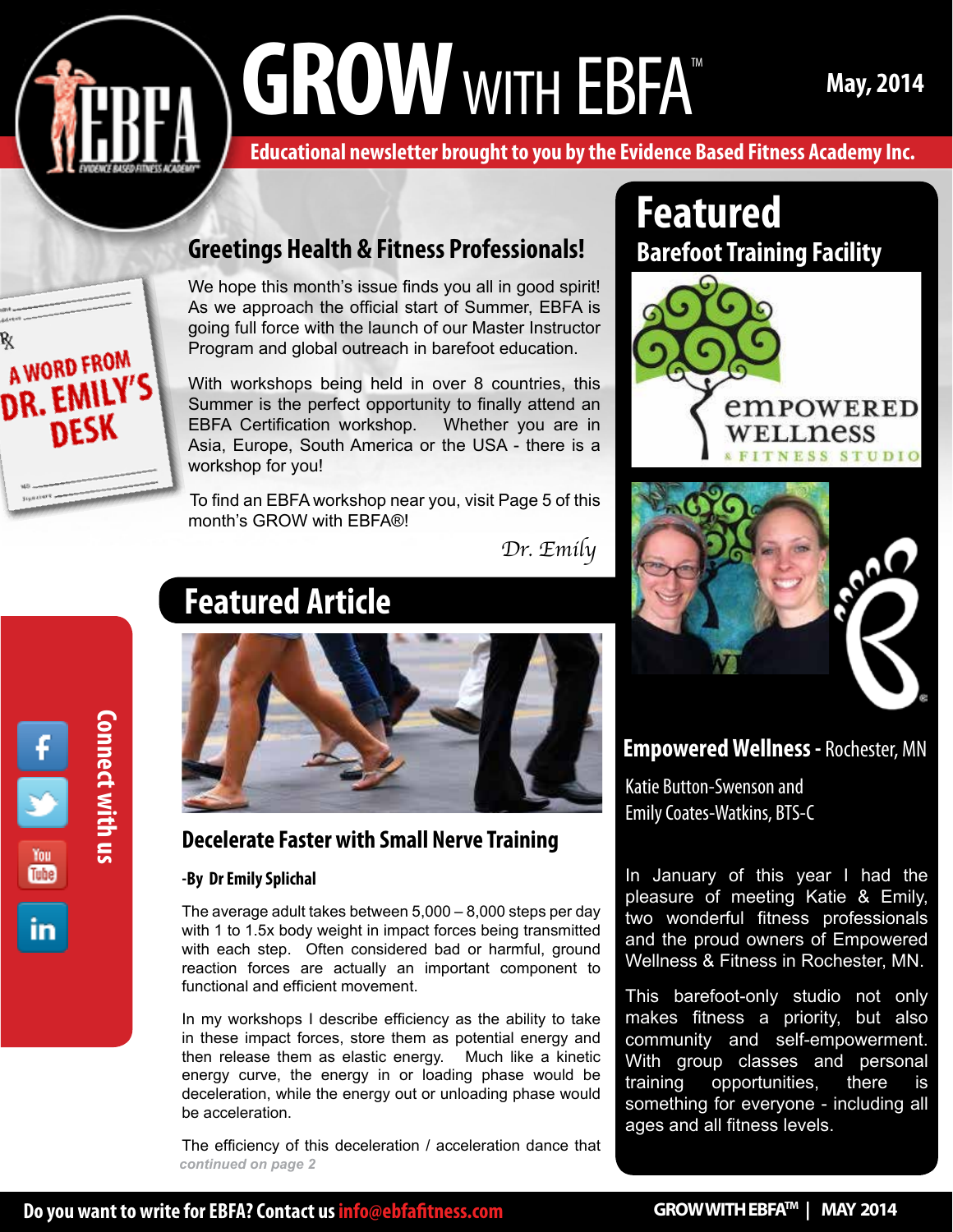#### *(continued from page 1)*

#### *1. How do Empowered Wellness members and clients respond to the concept of working out barefoot?*

Most of our members and clients embrace the concept of working out barefoot, especially when we provide them the biomechanical and physiological reasoning behind it.

We have noticed that some members eventually end up feeling less pain when » don't go back! Clients say they feel more » with a strong foot foundation. who initially tell us they have foot issues training barefoot. And once they start, they powerful in regular group fitness classes

» We've also noticed a lot of improvement in our clients'/members' balance as well.

#### *2. What are future plans for Empowered Wellness to further pursue barefoot movement and programming?*

At Empowered Wellness & Fitness Studio we strive to bring scientifically sound, evidence-based fitness programming to our community in order to help our members achieve their goals in a safe and effective way.

We currently incorporate foot fitness into personal and small group training programs, core strengthening group fitness classes and provide barefoot education through our weekly in-studio announcements and social media publications. We hope to bring the rest of our Crew on board with barefoot training so as a team, we can weave foot strengthening exercises and barefoot education into more of our group fitness classes, exercise programs, health and fitness education provided to our members.

**To learn more about Empowered Wellness & Fitness Studio or to sign up for the great newsletters please visit www.empoweredwellnessfitness.** our foot or body does over 8,000 times a day, 56,000 times a week and 200,000 times month is limited by one key step – the initiation of deceleration. Aka as initiation of loading response!

Many, if not most, of the injuries I see in my office can be related to a delay in the loading of impact forces or to uncontrolled deceleration. Imagine if we were able to teach this type of patient to initiate deceleration faster - there may be a drastic decrease in their injury risk!

#### **What causes this delay in deceleration?**

Why are deceleration or impact-related injuries so prevalent? One word - SHOES!

Why are shoes associated with a delay in the deceleration of impact forces?

We were always taught to believe shoes were beneficial to how our body loads impact forces? Isn't that why there are shock absorbing shoes?

The reason that shoes are associated with a delay in the initiation of impact forces has to do with the science of the bare foot.

The science of the bare foot has to do with the science of neuromuscular control or responses!

The science of neuromuscular responses has to do with how quickly our body gets the information, processes it and responds to it.

So if we are seeing an "epidemic" in delayed deceleration, can we actually train our body to react faster to impact forces? You better believe it!

And guess what it's called? Barefoot training.

#### **Neuromuscular Responses**

When we look at the neuromuscular (NM) control of loading and unloading of impact forces, there are two types of responses – Reactive & Pre-active.

Just as the name suggests, a Reactive NM response is when the nervous system is responding to an outside stimulus (such as a stretch reflex to the peroneal tendons when you are about to roll your ankle), processes it in the central nervous system and then sends out a motor response (signal to peroneals to contract concentrically to pull foot out of inversion).

On the flip side, Pre-activation NM responses are when the body is essentially responding to stimuli before the foot even encounters the ground. This anticipatory NM control is based on pre-programmed motor patterns that are stored in the cerebellum or subconscious and has been demonstrated by Nigg et al's research.

When we consider NM responses and the deceleration or loading of impact forces *time* is important. Above I said that the secret to faster deceleration has to do with the bare foot. What is so special about the bare foot and deceleration?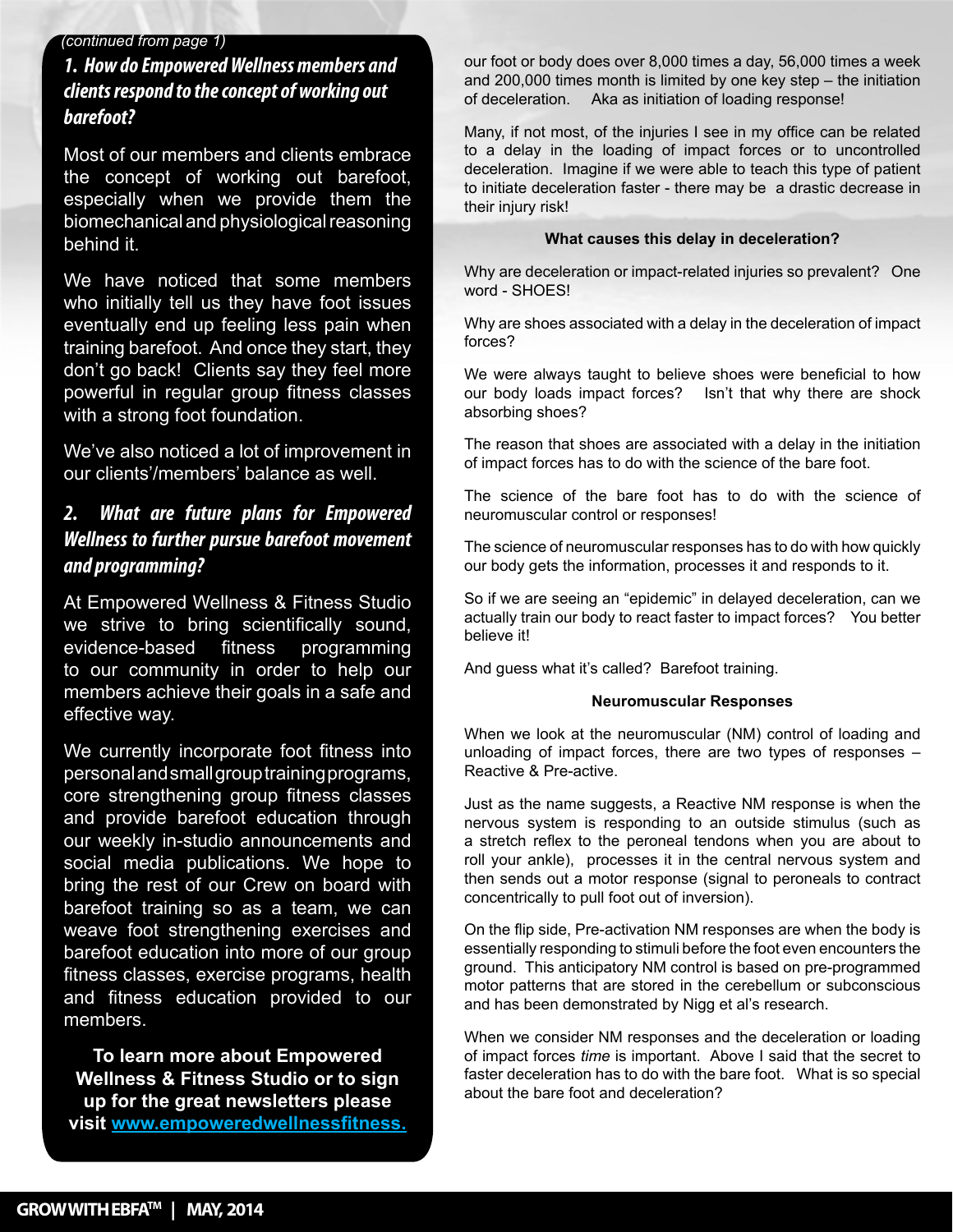#### **The Science of Small Nerves**

In the foot and ankle there are two types of nerves - large nerves & small nerves. The large nerves are found in our muscle tendon junction, ligaments, joint capsules and hairy skin; whereas the small nerves are found in the skin on the bottom of the foot.

What makes the small nerves special is that they are sensitive to stimuli such as texture, skin stretch, pressure and vibration. Vibrations are how your body detects impact forces. So to get an accurate representation of impact forces the small nerves which detect vibration need to be stimulated.

Another super cool feature about these nerves is they are fast!

These small nerves on the bottom of the foot are faster than the large nerves in our ankle ligaments, tendons and joint capsule. In fact it is these small nerves that are also associated with preactivation training!

So if the nerves on the bottom of our feet are faster than those outside the plantar foot, and these nerves are associated with the pre-activation system - what happens when we put on shoes?

#### **Footwear & Large Nerve Responses**

As soon as we slide on our shoes, we dampen our small nerves and enter what is called a large nerve environment. This means

that we now become reliant on our tendons, ligaments and joint capsules to protect our joints and to cue us to decelerate impact forces. This blocking of the small nerves causes a delay in deceleration as it is the small nerves that actually sense the vibrations and our impact forces.

But if we have to wear shoes (outside of a few exceptions) what can we do to tap into these small nerve response and the preactivation system? Train barefoot!

#### **Barefoot before Shod!**

At EBFA we design our programming and Certifications around the concept of barefoot before shod. This means that by stimulating or activating your foot bare - before you put on your shoes - your are priming your nervous system to respond faster!

This primed nervous system translates to faster deceleration, improved stability, decreased risk of injury and more efficient movement!

EBFA has created a series of exercises and movements that can be done for just 5 minutes before you run, workout or start your day!

#### **To learn more about EBFA barefoot education and our workouts please visit:**

**www.ebfafitness.com or www.barefootstrong.com**

## **Guest Article GUEST ARTICLE**

### **Benefits of Barefoot Squatting**

#### **by Kevin C. Moore,** *www.reembody.me*

Squats are cool. Some of you probably disagree with that, but I'm going to do my best to convince you otherwise. For those already onboard the awesome-squat train, I'm about to make your squats safer, smarter and more effective through the geometry of that super-sexy skeleton of yours.

#### **You Are Designed for Squatting**

Squatting is not something you have to learn; it's built into our physiology. If I could snap my fingers and suddenly remove all the muscle tissue from a standing, posture-neutral body, (1) that would be horrifying and (2) that body would collapse into what is essentially a squat position before toppling forward.

Improving your squat mechanics is about removing the stuff that's in the way of that collapse so that you can "fall" smoothly, allowing a predetermined set of tissues to store the acceleration due to gravity as eccentric muscular tension. You may have heard before that running is a sort of forward-falling; This is similar.

#### **A Good Squat Starts at Your Feet**

Your feet are not simply a couple bricks for wrapping in overpriced, brightly colored foam; they are an amazing combination of hard core load-bearing structures and delicate sensory tissues. Your feet are also the first line of defense between you and gravity, capable of converting violent gravitational acceleration (21.9 mph/s, by the way, or the approximate acceleration of the 2011 Ferrari 458) into kicking ass and taking names.

Despite this, an abundance of squatters and squat coaches have become obsessed with knees, devoting a ton of their focus to which direction the knees are pointing and exactly which toes they track over. Because of that, what I'm about to say may come as a shock:

It doesn't matter.

From this moment forward you can stop thinking about your knees while you squat. Your knees will do exactly what thy are supposed to do, I promise, if we all decided to stop fixating on them.



#### **Getting Your Joints Organized**

The knee is what I like to call an "intermediary joint"; situated between the foot and the pelvis, the knee acts as an adapter between the two, translating the direction of force coming from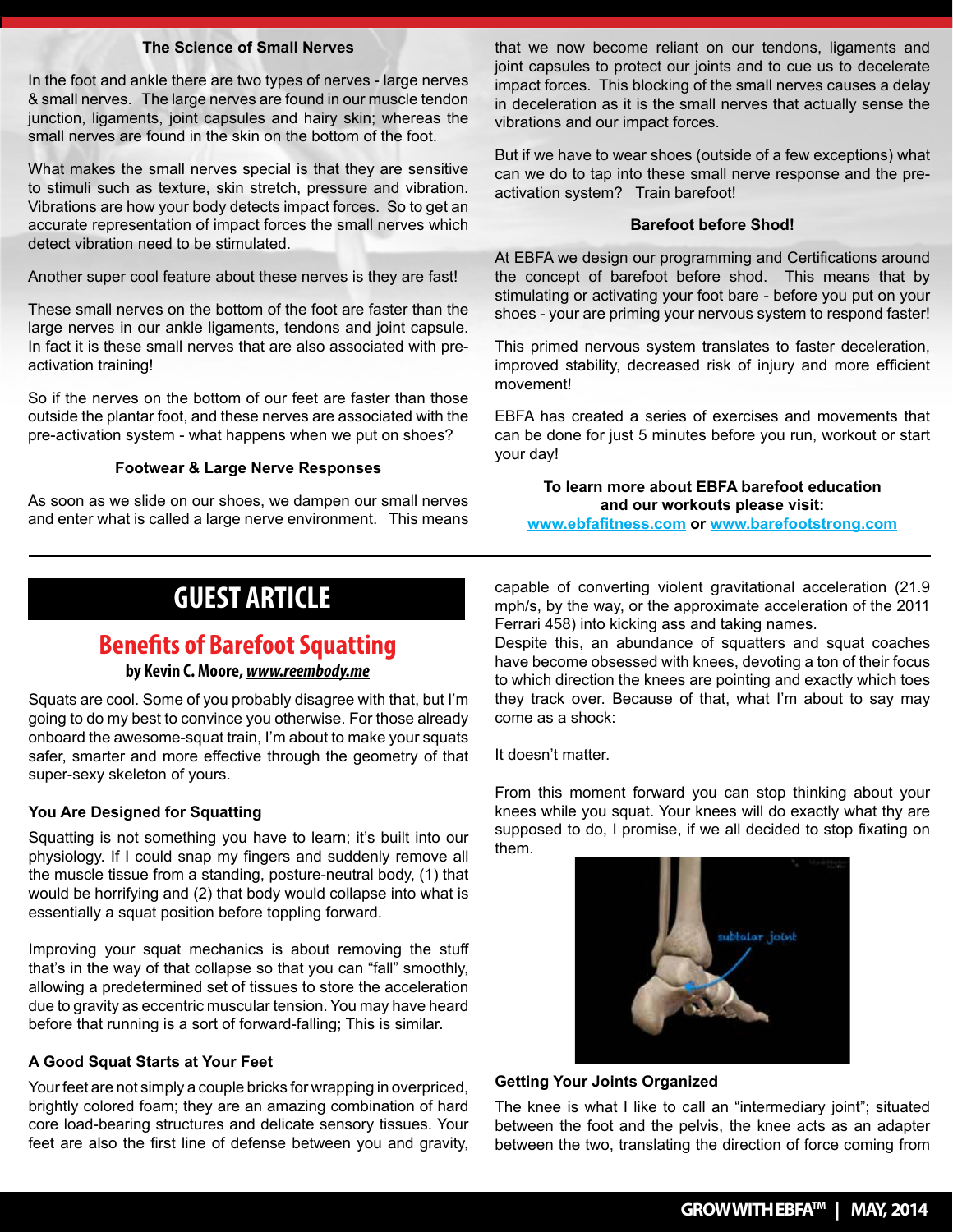#### *(continued from page 3)*

the subtalar joint in the foot to be used as propulsion by the hip.

The subtalar joint is the most important joint you didn't know you had; it's sort of like the body's steering wheel. It's just below the ankle, where the calcaneus (heel bone) and the talus (ankle bone) meet. It does two things, roll in and roll out:



*LEFT: inversion, MIDDLE: eversion, RIGHT: a dorsiflexed ankle* 

Eversion (rolling in) is the first component of a squat: the foundation on which everything that follows is based. Without it, what you're doing isn't really a squat so much as it is a slow, repetitive crushing of all your joints. This is because eversion of the subtalar joint is what creates dorsiflexion of the ankle joint.

Proper eversion begets proper dorsiflexion, which, in turn, creates one of the most powerful motions in the human skeletal system: internal rotation of the tibia.



*What looks to the untrained eye like the simple hinging of a type-3 lever is actually a coiling action, driven by that initial eversion of the subtalar joint.*

The tibia is a full one half of the knee joint. At this stage of our hypothetical squat, it is currently rotating in, and that is exactly what it's supposed to be doing. The other half of the knee joint the femur—needs to rotate in the opposite direction. Is that surprising?

By following the longitudinal axes of the ligaments, it's clear that this structure is designed to coil: the human knee has much more in common with a spring than a hinge.

And getting that counter-rotation is actually pretty easy. Remember how we rotated the tibias just by everting the heels? Well, we rotate the femurs just by shifting the center of gravity: in this case, forward a couple centimeters.

When you attempt to move your knees, what the vast majority of people do is move their tibias in a horizontal spread. But, since the knee doesn't move horizontally, it interprets that force as a rotation in the wrong direction. The subtalar joint, however, does move horizontally, so what looks like "knees out" is actually subtalar inversion—a lot of it. This overloads the peroneals, disconnects the weight bearing structures of the feet from the ground and further prevents the knee from doing what it is designed to do.



Furthermore, the overstretched peroneals drag on the IT band which, in turn, prevents the femurs from laterally rotating, which locks the center of gravity over the rear foot.

No good squat can come from that.

#### **PUTTING IT TOGETHER**

Forget the "knees out" cue—not because "knees out" is wrong, but because what you do when you attempt to follow that instruction isn't what is intended.

To prepare for your squat, actively roll your heels in, flattening the arches of your feet—just a little will do. This will make the knee joint appear to deviate (toward each other). This is totally ok.

Next, while maintaining this new heel/knee position, shift your pelvis forward. You will notice that your knees automatically begin to rotate away from each other. Continue this forward shift until your weight is centered just behind the toe box, and equally between both feet with comfortable contact remaining between the heels and the floor.

Now as you drop, the resulting backward shift of your center of gravity will be countered and absorbed by your subtalar joints and ankles instead of your knees; your glutes will eccentrically store 21.9 mph/s of acceleration and you'll pop back up.

#### **Happy squatting.**

Remember, a squat may be a natural human movement, but that doesn't mean that they aren't challenging. Be patient with your practice and use common sense!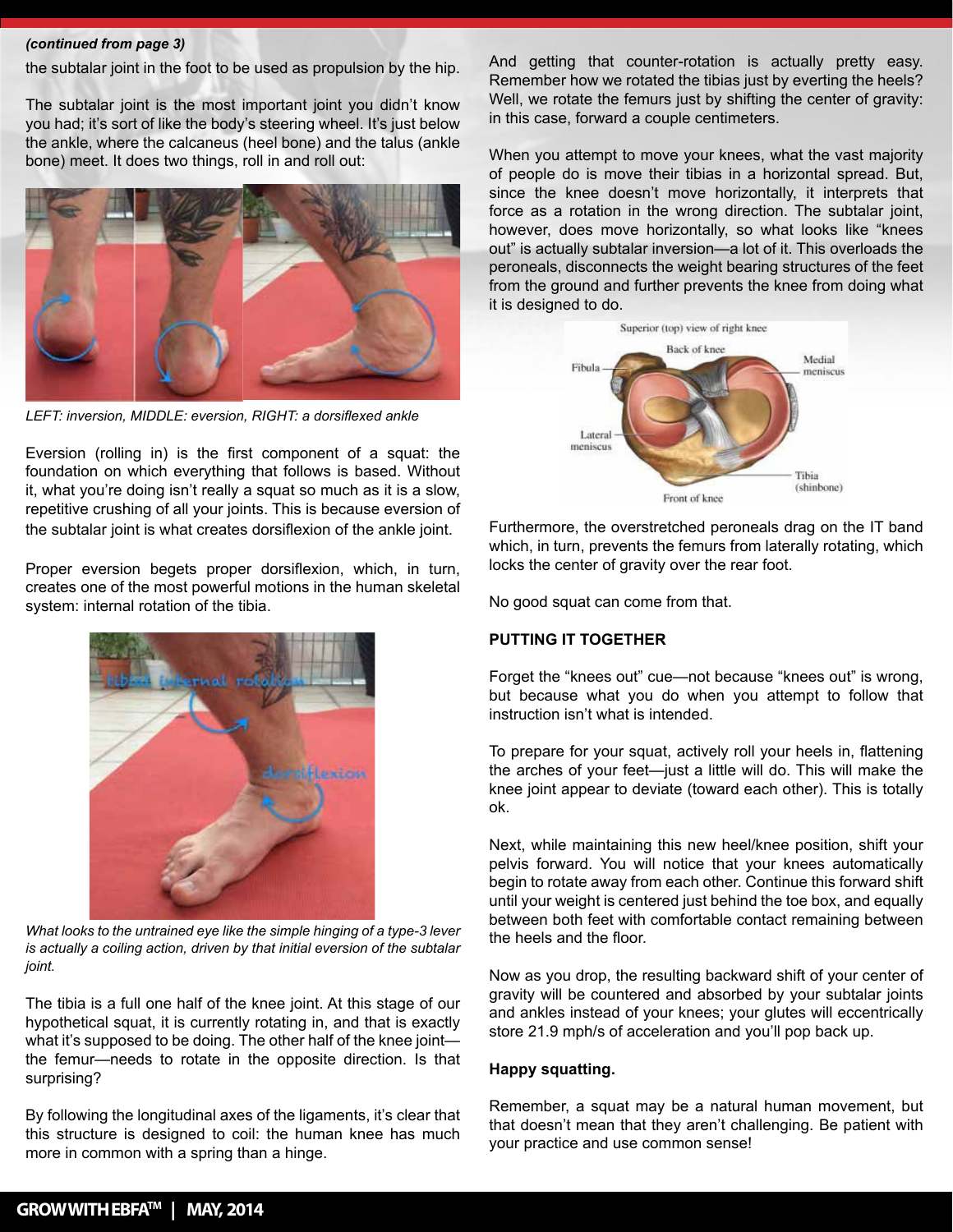## **Upcoming Workshops**

## **US & Canada**

#### **Sat. June 14, 10am - 5pm BarefootRx® Rehab Specialist - Truckee, CA**

Truckee Chiropractic 11464 East Ridge Road Truckee, CA 96161

**Sun. June 15, 12pm - 3pm Run Injury Free -**

**Truckee, CA** Truckee Chiropractic 11464 East Ridge Road Truckee, CA 96161

#### **Sat. June 21, 1pm - 6pm Foot Strike & Functional Movement -**

**Rockville Centre, NY** Sky Athletic Club

310 Merrick Ave. Rockville Centre, NY 11570

#### **Sun. June 29, 9:30am-12:15pm**

### **Movement From the Ground Up -**

**Chicago, IL**

Perform Better Summit McCormick Place Convention Center 2301 S. Martin Luther King Dr. Chicago, Illinois 60616

#### **Fri. July 11, 3pm-3:50pm Barefoot Training for Speed & Agility-**

#### **Las Vegas, NV**

NSCA National Conference Paris Hotel 3655 S Las Vegas Blvd Las Vegas, NV 89109

#### **Sun. July 13, 9am-3pm Barefoot Training Specialist® -**

#### **Mountain View, CA**

Evolution Trainers 2044 Old Middlefield Way Mountain View, CA 94043

## **International**

**Sat. May 24, 8:30am - 5pm Barefoot Training Specialist® - Kerala, India** Location TBA Kerala, India

**Sat. May 31, 8:30am - 5pm Barefoot Training Specialist® - Mumbai, India** Location TBA Mumbai, India

#### **Sat. June 7, 9:30am - 6:30pm Movement From the Ground Up -**

**Barcelona, Spain** Avinguda Guiera, 6 08290 Cerdanyola del Vallès, Barcelona, Spain

#### **Sun. June 8, 9:30am - 6:30pm Movement From the Ground Up -**

**Barcelona, Spain** Avinguda Guiera, 6 08290 Cerdanyola del Vallès, Barcelona, Spain

#### **Sun. June 8, 9am - 6pm Barefoot Training Specialist® -**

**Seoul, Korea** KFTA Studio Seoul, Korea

#### **Sat. June 14, 10am - 5pm**

#### **Foot Strike & Functional Movement -**

#### **Kuala Lumpur, Malaysia**

FIT Malaysia No. 2-8, 2nd Floor, D19 Business Centre, Jalan PJU 8/3 Bandar Damansara Perdana, 47820 Petaling Jaya, Selangor, Malaysia 47820

#### **Sat. June 28, 10am - 5pm Barefoot Training Specialist® -**

**Singapore** Location TBA Singapore

**Sat. July 5, 9am - 5pm Barefoot Training Specialist® -** 

**Manila, Philippines** FIT Manila Manila, Philippines

#### **Sun. July 6, 9am - 5pm Barefoot Training Specialist® -**

**Manila, Philippines** FIT Manila Manila, Philippines

**Sat. July 26, 10am - 5pm BARE® Workout Instructor Training -** 

#### **Kuala Lumpur, Malaysia**

FIT Malaysia No. 2-8, 2nd Floor, D19 Business Centre, Jalan PJU 8/3 Bandar Damansara Perdana, 47820 Petaling Jaya, Selangor, Malaysia 47820

#### **Sat. Aug 8, 9am-5pm**

#### **Barefoot Training Specialist® -**

#### **Buenos Aires, Argentina**

Valpo Center Mitre 110 (6450) Pehuajo Buenos Aires, Argentina

#### **Sun. Aug. 9, 9am-5pm**

### **Barefoot Training Specialist® -**

#### **Buenos Aires, Argentina**

Valpo Center Mitre 110 (6450) Pehuajo Buenos Aires, Argentina